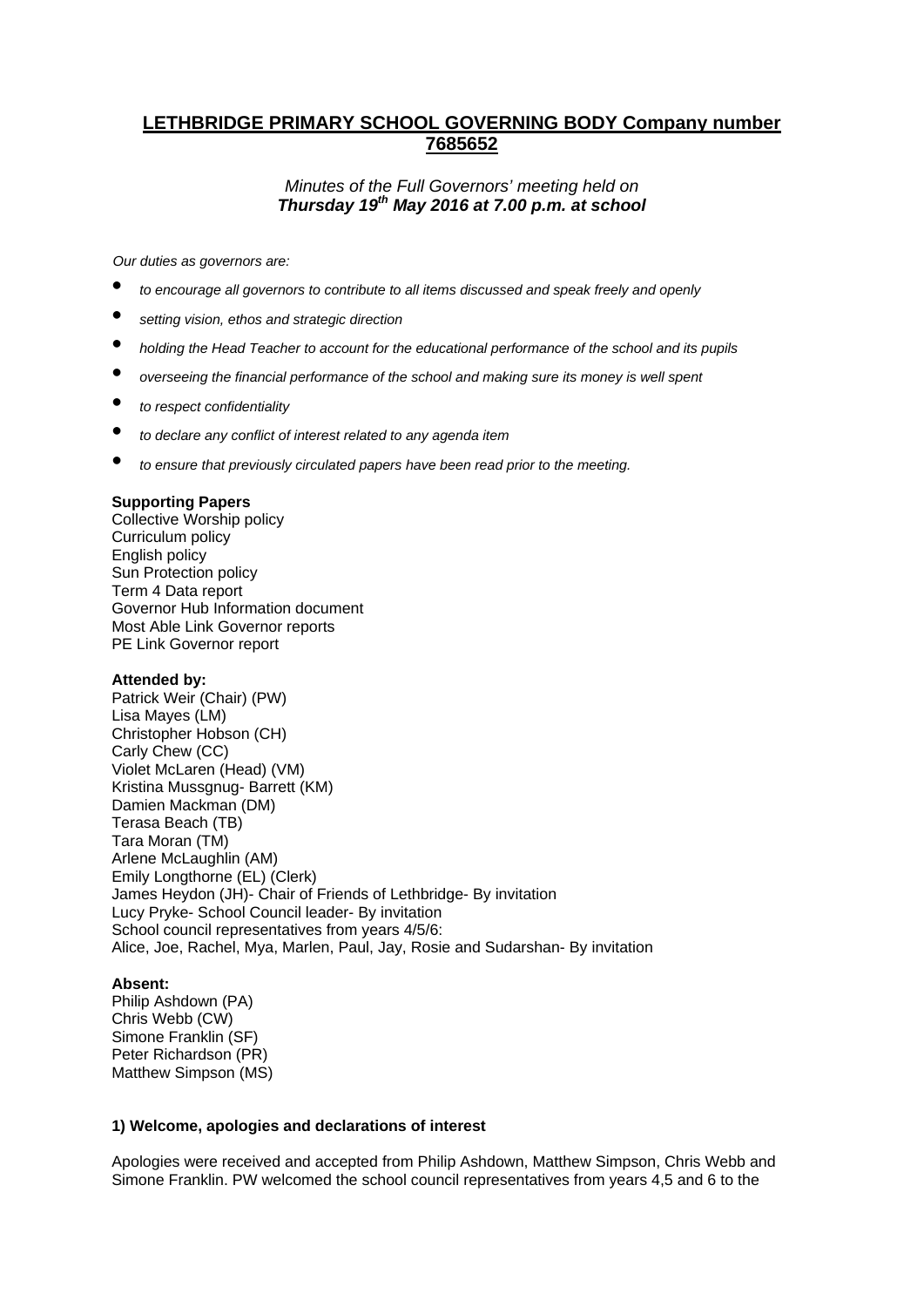meeting and handed over to them. The council representatives had prepared a powerpoint presentation about their favourite parts of this year as well as topics that the Governors had asked them to discuss e.g the new curriculum, lunchtimes.They inforned governors that the topics and school trips have been enjoyed by pupils across all year groups. Pupils are finding the new curriculum more difficult but they have enjoyed competitions such as the spelling bee and maths whizz. Home work projects across the school were produced with fantastic effort and children have enjoyed doing them. The council representatives reported that lunchtimes run smoothly although some pupils do not show MDSA's the same respect that they show their teachers. The school council wants to address this. The council representatives then asked questions to the governors :

Could they have more MDSA's to help improve behaviour ? VM informed them that 4 MDSA's have been employed very recently, but they can recruit more if need be.

Could Lethbridge buy the rec ? VM told them that this has been attempted in the past but Swindon Borough Council did not wish to sell it.

Could there be grass in the KS2 playground ? VM replied that there is not enough space but they do have the opportunity to go on the rec during the summer.

Could they have more play equipment ? KM asked if there was anything in particular. Marlen suggested more space hoppers as often children have to wait for a turn and it can cause arguments. James Heydon, Chair of Friends of Lethbridge, said that they were thinking about buying basketball hoops and if the school council fundraise, Friends could match their total.

PW asked how often the council meet and how do they decide what they talk about. The school council meet twice a term and have suggestion boxes in their classes. They then feedback from the meetings to their classes.

PW thanked the council representatives for coming to the meeting and doing a fantastic job. The school council members and Lucy Pryke left the meeting.

#### **2) Notification of items for AOB**

PW thanked VM for her hard work as Headteacher and said everyone is sorry to see her go. He congratulated LM on her new role as Acting Head starting from September. He asked non-staff governors to stay behind after the meeting.

# **3) Meeting with James Heydon, Chair of FOL**

PW thanked JH for attending. It has been a year since JH met last with the governing body so he ran through a list of events that have been held since: Summer fete, Christmas card project, Christmas fete, Christmas disco, Family disco, uniform sales, cafes. So far they have raised just under £5000. There is still the Lethbridge 10k and the Summer Fete to take place. The most money this year has been spent on £1000 worth of new books across the school, £1500 on Healthy schools and lots of visitors. JH said that it is a strong committee, they have recruited a new treasurer and they are currently in the handover process with the current treasurer. JH is happy to continue as Chair for one more year. JH stated that it continues to be difficult to persuade people to help at events. However, they have set up an electronic sign up sheet for the Summer Fete which may help increase volunteers. JH asked if the clerk could circulate the link to the sign up sheet to governors. **ACTION CLERK.**

PW asked what the £1500 spent on Healthy Schools was for. TM explained that it covered 2 days of workshops about diet and exercise for all year groups, PE sessions and a comdey show about diet. This linked to Eco Schools and contributed largely to achieving Level Bronze Healthy Schools award. TM added that they will assess the lasting impact next year in order to acheive Silver. JH said they agreed to overspend on this as it is an important issue. PW enquired on the flow of request to spend. JH replied that it is working really well. JH said that he and SF, Link Governor to FOL, need to meet but that he knows how to contact her.

PW thanked JH again for his attending the meeting.

# **4) Notification of items for AOB**

There were no items for AOB.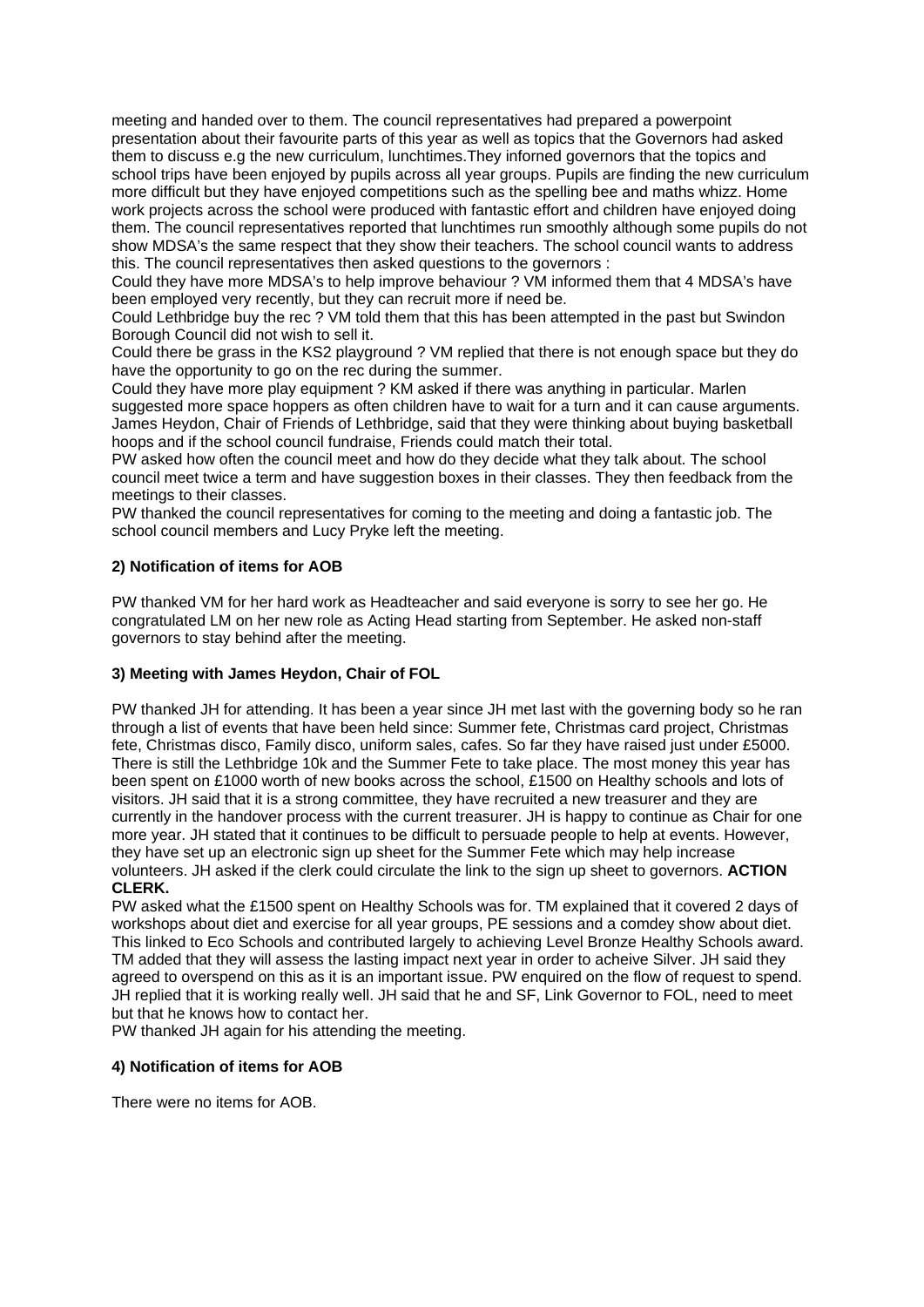# **5) Minutes of Previous Meeting** *16th March 2016*

The minutes were accepted as a correct record of the meeting.

# **6) Matters Arising**

PW has met with a parent interested in filling a Community governor vacancy. She has professional skills in project management. He plans to meet again with her and hopes to welcome her at the next meeting.

Link Governor visit reports have been received from KM, TB and CH. Others still need to be completed. **ACTION LINK GOVERNORS.** 

#### **7) Data report**

The Term 4 Data report had been circulated previously. VM explained the meaning of the coding and percentages to the governors. KM asked if the report shows the percentage targets for the end of the year. VM confirmed this and said that by comparing their target to where they are now, you can see if they are on track. Year 1 are on track to meet all targets except writing at above average. Year 2 need to raise the percentage of achieving average in writing and maths. Year 3 are on track to meet all targets. Year 4 are on track apart from those reaching average in reading. Year 5 are on track except writing at average. Year 6 are on track to meet all their targets and SATS have now been completed. VM has commented in the report where intervention groups need to be added to support children in meeting their targets. Case studies on pupil premium children also need to be completed to show the interventions that have been put in place. This is something Ofsted will look into.

TB asked about the staffs' opinion of the SATS. VM and LM replied that they were all very difficult, expecially the reading paper as there was insufficient time and it was very different to the sample

paper. TM said that she felt that the strong emphasis on grammar hindered children's creativity. KM

enquired about the year 2 papers. CC replied that they have only done the reading paper so far but it was very hard. LM added that as of this year all year 2 children sit the same level paper. LM added that they support children as much as possible during tests, for example putting them into small groups.

# **8) Multi academy trust**

KM attended a meeting with Bishop Fleming about MAT's. She fed back that schools must be Outstanding to be able to set up a single academy trust. She said it would be best to be pro-active and set up a MAT now, rather than be forced into one. By setting one up we could have more control, for example in writing the scheme of delegation. Bishop Fleming recommended networking with other schools and meeting with the regional schools commissioner. VM has spoken to the Head of Commonweal who is looking to find partner schools to form an MAT. VM believes this would be a sensible partnership. PW added that a contact from Croft Playgroup has expressed interest in joining an MAT with Lethbridge if this is possible. PW suggested forming a working group of a few governors to research and discuss, with decisions to be made at FGB meetings. Clerk to email governors to see who would be interested in this. **ACTION CLERK.** KM added that it would be good to have a plan in place when readvertising for a Headteacher. LM said that currently the White Horse Federation is the only option so we could gain interest by being the alternative and over time building a good reputation. DM asked if Governor Support offered any courses. LM replied that the NGA offer useful information and LM and CM are attending a meeting at Lydiard Park Academy soon. PW suggested inviting Peter Nathan, Head of Education in Swindon, to the next meeting. TB also suggested inviting Nick Capstick to offer the alternative view. **ACTION CLERK**. Governors agreed that the next step would be to speak to the Head of Commonweal, Keith Defter and his Chair/ Vice Chair of Governors. **ACTION VM.** 

# **9) Safeguarding update**

LM informed governors that since the last meeting, the Schools Safeguarding Advisor Sarah Turner has resigned. Her post is to continue, the fee to sign up is £600/£700 per year. Sarah is starting her own business, which would cost £900 per year. Most schools want to buy into her business over the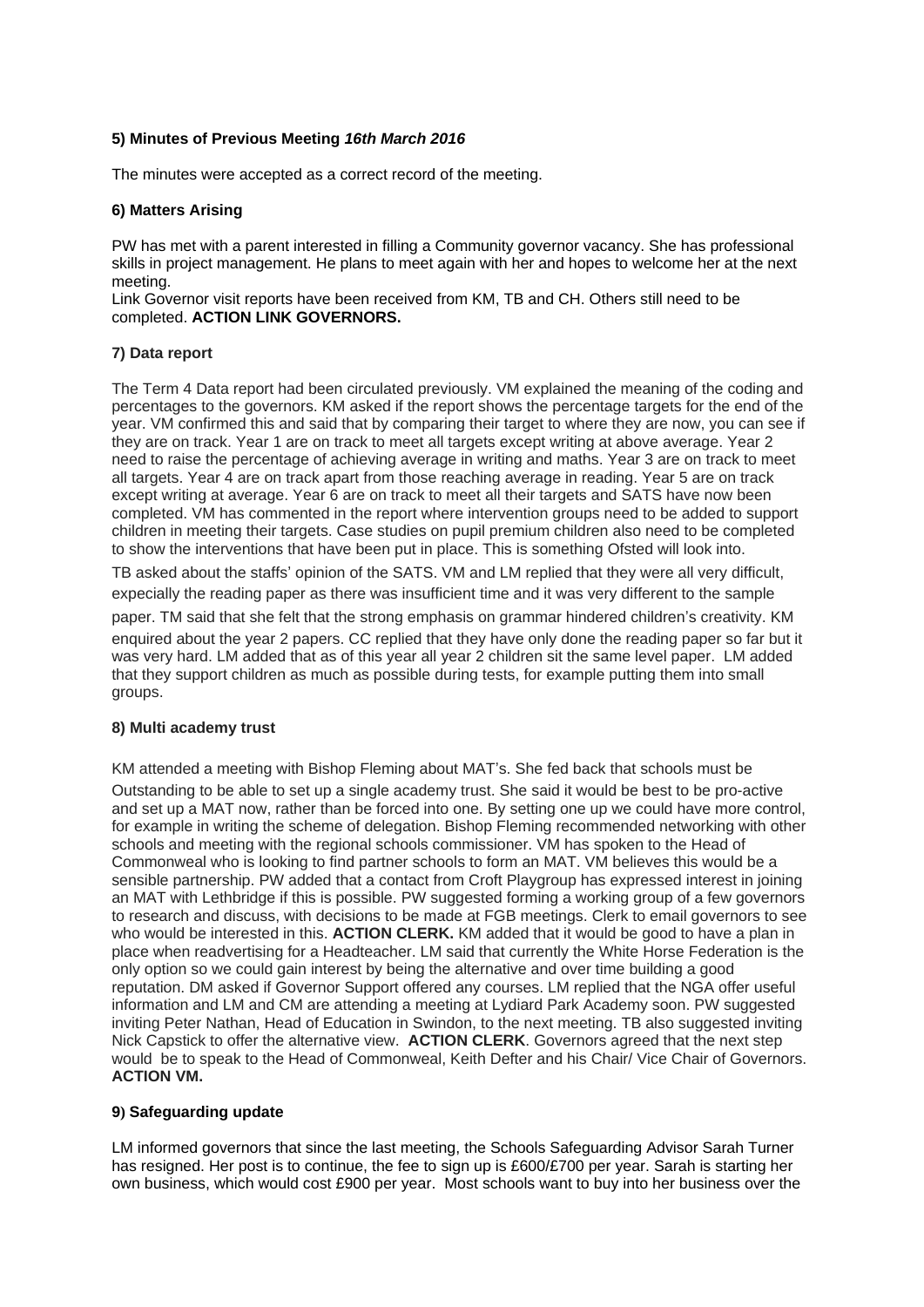Borough's. If the Borough does not have enough schools sign up the cost would inflate. PW asked if LM needed a decision tonight. LM answered that a decision is not needed tonight as the service is free until September.

# **10) Health and Safety report and 11) Premises report**

To be discussed at Finance and Staffing meeting and fed back at the next Full Governors' meeting.

# **12) Policies:** *Curriculum, Collective Worship, Sun Protection, English*

The policies had been circulated prior to the meeting and amendments had been made. CH added that the wording of the Sun Protection policy needs to be changed to be more consistant with what happens at school. VM said she will look into this. The policy will be reviewed at the next meeting. **ACTION VM AND CLERK.**

The Curriculum, Collective Worship and English policies were approved.

#### **13) Governor updates**

Link Governor reports from TB and CH had been previously circulated. TB and LM looked at how they track Most Able and at children's work books. PW asked if the More Able children know that they are on a More Able list. LM replied that children and parents are not informed as it is not required to keep a Most Able register. KM added that Gifted and Talented included the arts, sports etc and asked if that was not included in Most Able. LM answered that Most Able is academic however we still celebrate children's talents. CH met with the PE coordinators and Mr Clifton and discussed lesson planning, sports day and future tournaments. CH added that the council do not cut the grass on the rec in line with school term dates and that in the past there has been pressure before EYFS Sports Day to get it cut. TB recommended reporting to the Street Smart Council. PW suggested that this could be argued in favour of Lethbridge buying the rec and that he would have an informal conversation with a colleague at the council. **ACTION PW.** 

Governor Hub was highly recommended by Tracey Owen, Clerk at Wroughton Infants as a tool for governors to share documents, messages, a calendar, access to advice and training etc. EL said that she was happy to set it up if governors would find it useful. TB added that it would be another cost when we have all the information already. CH felt that it would be useful to allow discussion between governors. He uses a closed Facebook group to organise his rugby clubs and felt that this would work well. Governors decided to try the free trial of Governor Hub, EL to set up. **ACTION CLERK.** 

# **14) AOB**

There were no items of AOB.

# **15) Date of next meeting: Tuesday 12<sup>th</sup> July**

#### **16) Close of Meeting**

PW thanked everyone for their attendance. Staff governors left the meeting at 8 :55pm. Non- staff Governors stayed behind for a short discussion about the Headteacher recruitment process.

| <b>Detail</b> | <b>Allocated to</b> | <b>Action</b>                                     |
|---------------|---------------------|---------------------------------------------------|
| Minute 3      | Clerk               | Circulate link to sign up to volunteer at the     |
|               |                     | Summer fete                                       |
| Minute 6      | Link Governors      | Complete visits and reports and send to the Clerk |
| Minute 8      | Clerk               | Ask governors if they would be interested in      |
|               |                     | working in the MAT sub group                      |
| Minute 8      | Clerk               | Invite Peter Nathan and Nick Capstick to the next |
|               |                     | FGB meeting                                       |
| Minute 8      | VM.                 | Speak to Keith Defter about MAT                   |
| Minute 12     | <b>VM/Clerk</b>     | Amend Sun Protection Policy and add to next       |
|               |                     | agenda                                            |

*Summary of action points from the meeting:*